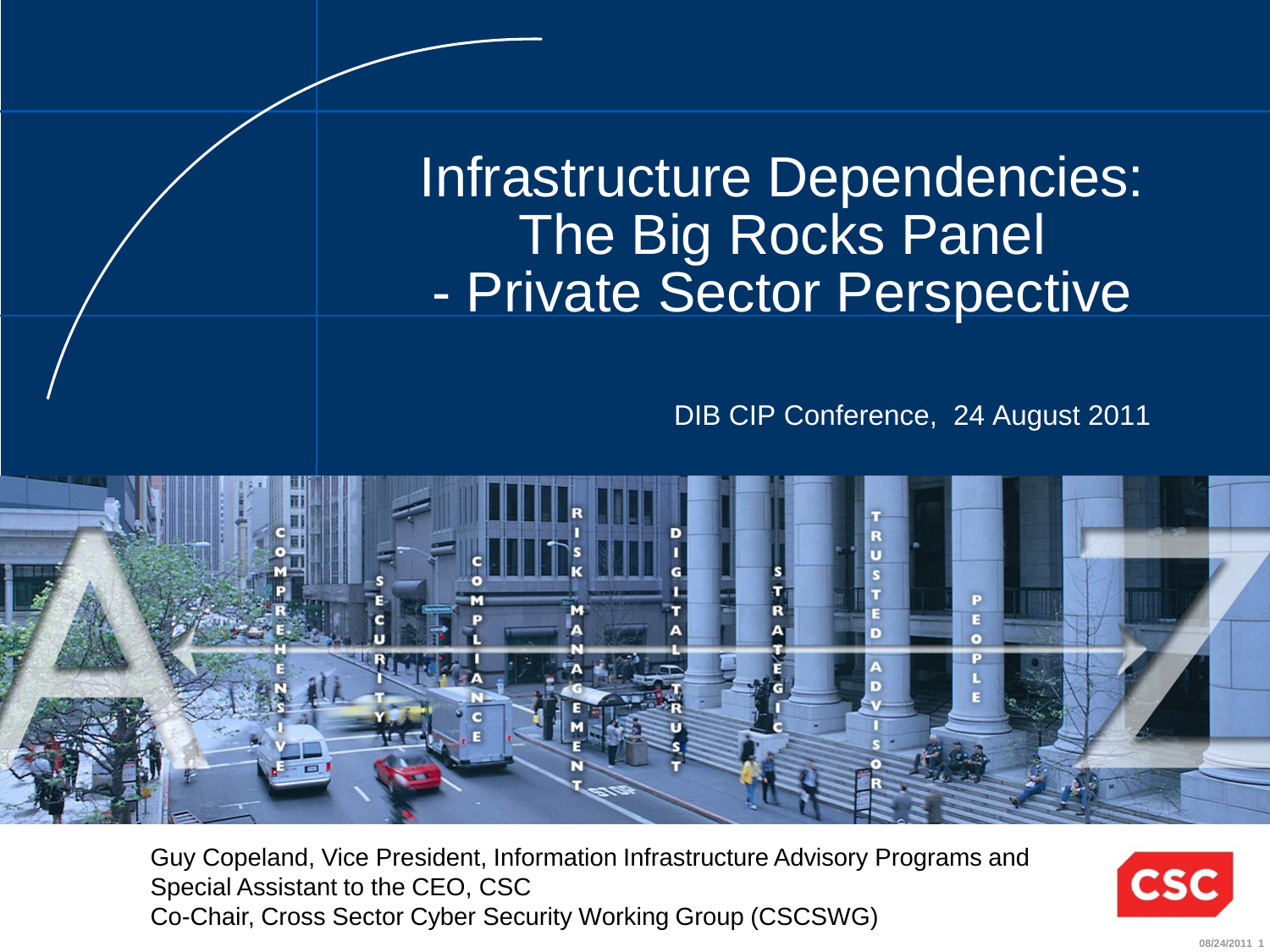



#### **Sector Partnership Model National Infrastructure Protection Plan (NIPP) Critical Infrastructure Partnership Advisory Council (CIPAC)**

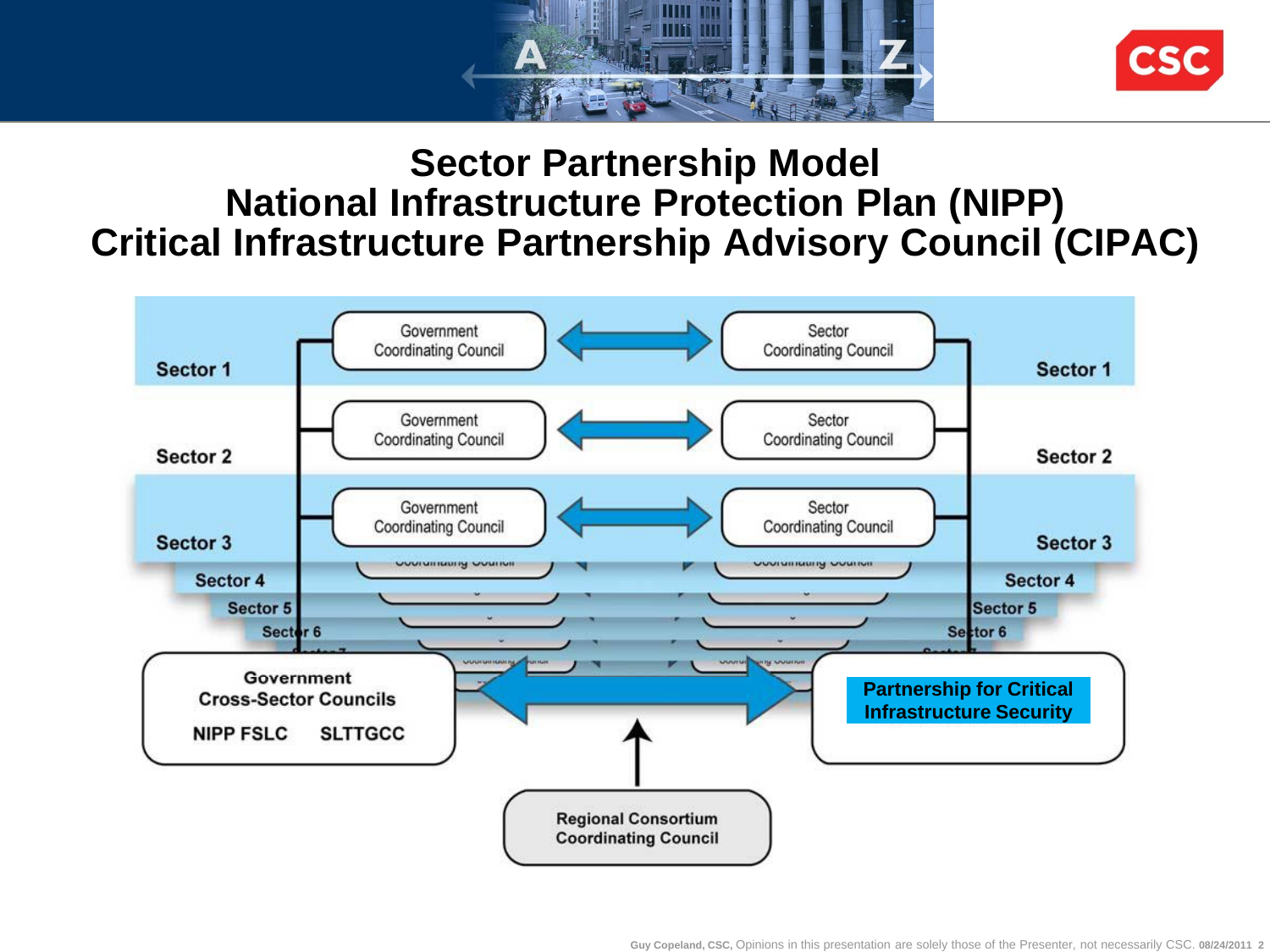



#### **Cross-Sector Cyber Security Working Group CIPAC Framework and Liaison Groups**

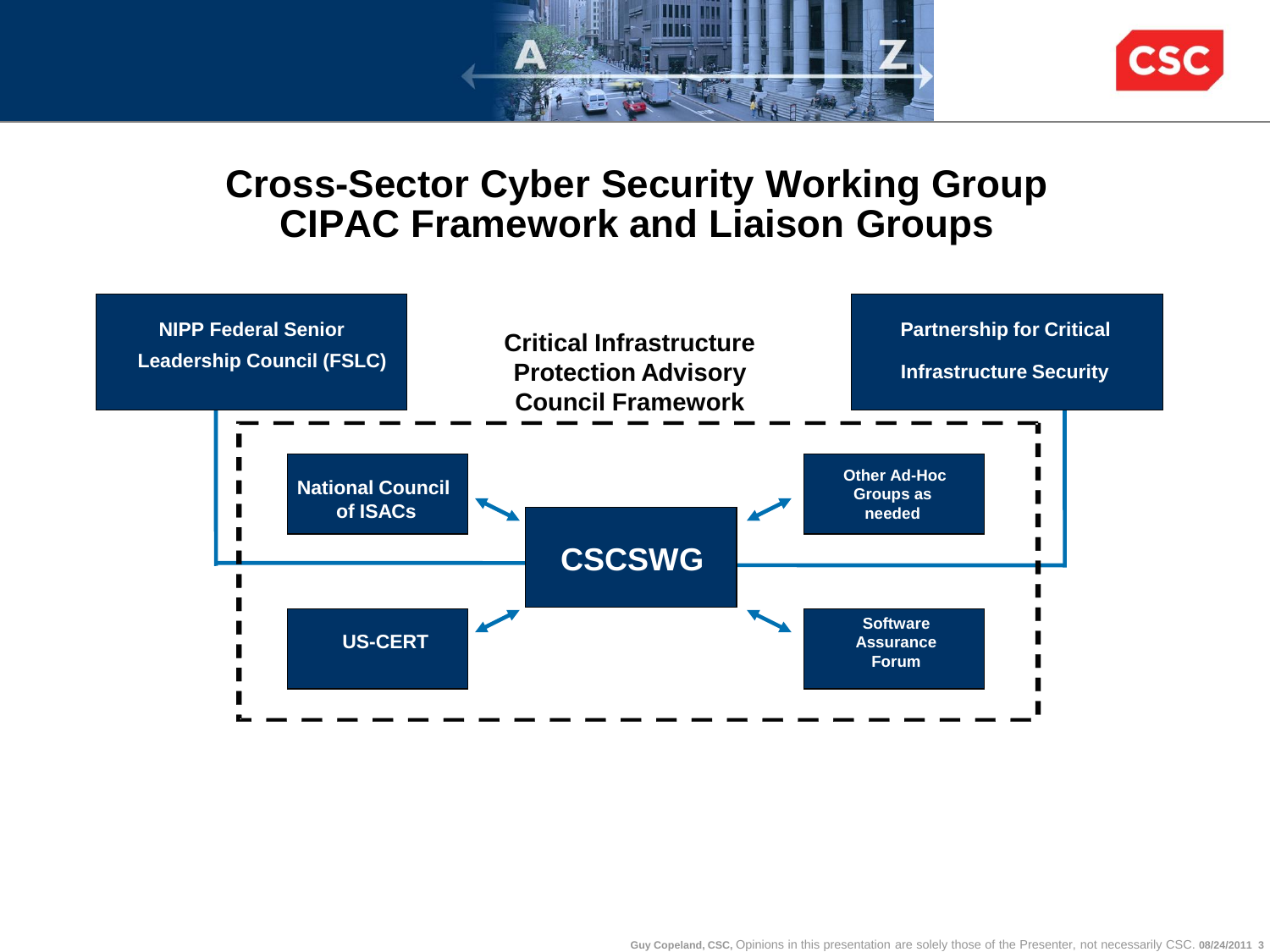



#### **Dependencies on technology are greater then ever**

- **- Possibility of disruption is greater than ever because hardware/software/people are vulnerable**
- **- Economic disruption as serious as physical**
- **- Loss of confidence alone can lead to stakeholder actions that disrupt critical business activities**





**Internet users in the world: 1,766,727,004 E-mail messages sent today: 215, 674, 475, 422 Blog Posts Today: 458, 972 Google searches Today: 2,302,204,936**

| Who is<br>behind data<br>breaches?  | <b>74%</b> resulted from external sources (+1%).<br>20% were caused by insiders (+2%).<br>32% implicated business partners (-7%).<br>39% involved multiple parties (+9%).                                 |
|-------------------------------------|-----------------------------------------------------------------------------------------------------------------------------------------------------------------------------------------------------------|
| How do<br><b>breaches</b><br>occur? | <b>7%</b> were aided by significant errors $(\le)$ .<br>64% resulted from hacking (+5%).<br>38% utilized malware (+7%.<br>22% involved privilege misuse (+7%).<br>9% occurred via physical attacks (+7%). |

*\* Source – 2009 Verizon Data Breach Investigations Report*



#### credit to Don Davidson, DoD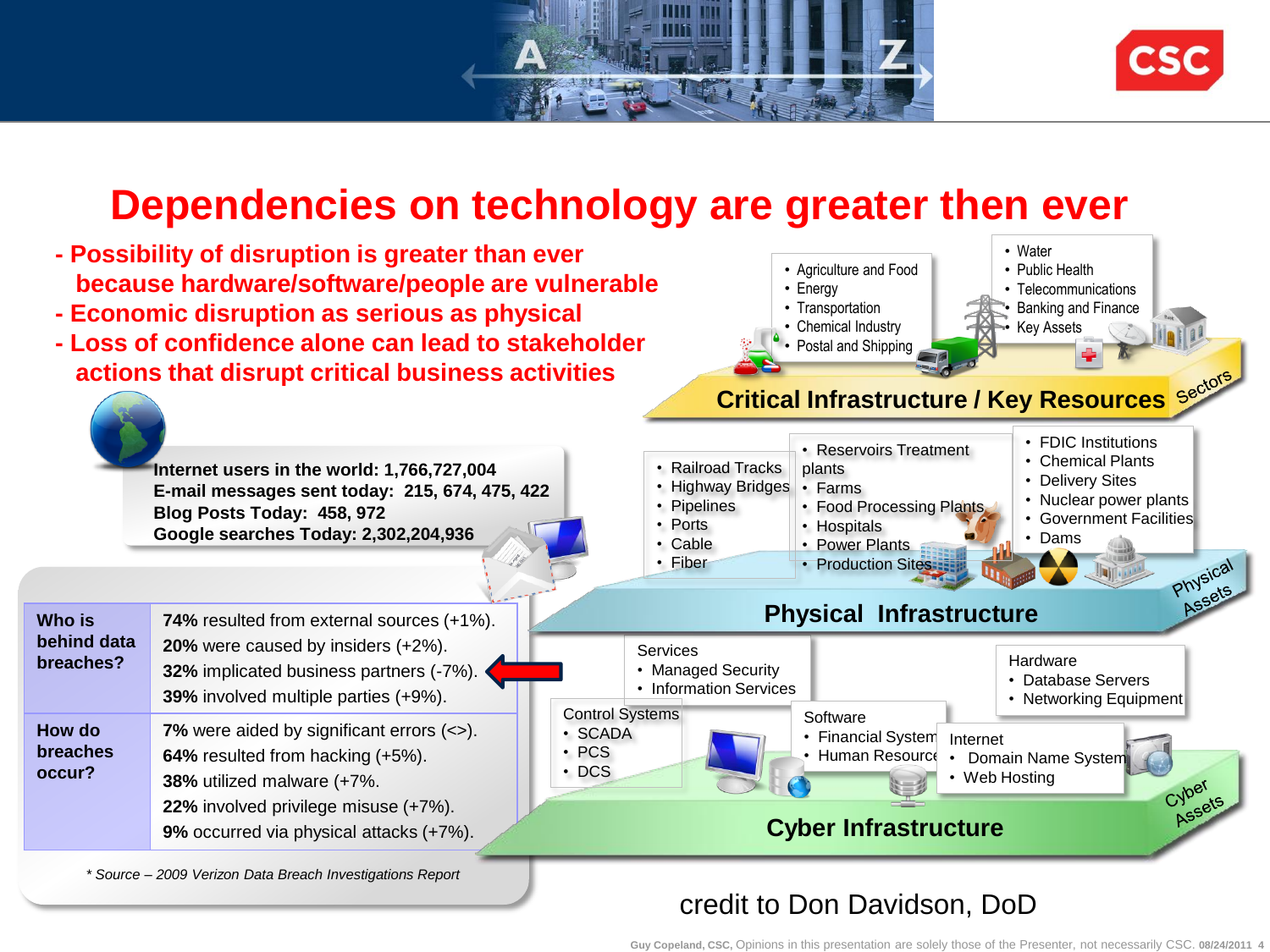



### **Private Sector Impact:** *Interdependencies among infrastructures make a problem in one infrastructure a problem for all.*



**Guy Copeland, CSC,** Opinions in this presentation are solely those of the Presenter, not necessarily CSC. **08/24/2011 5**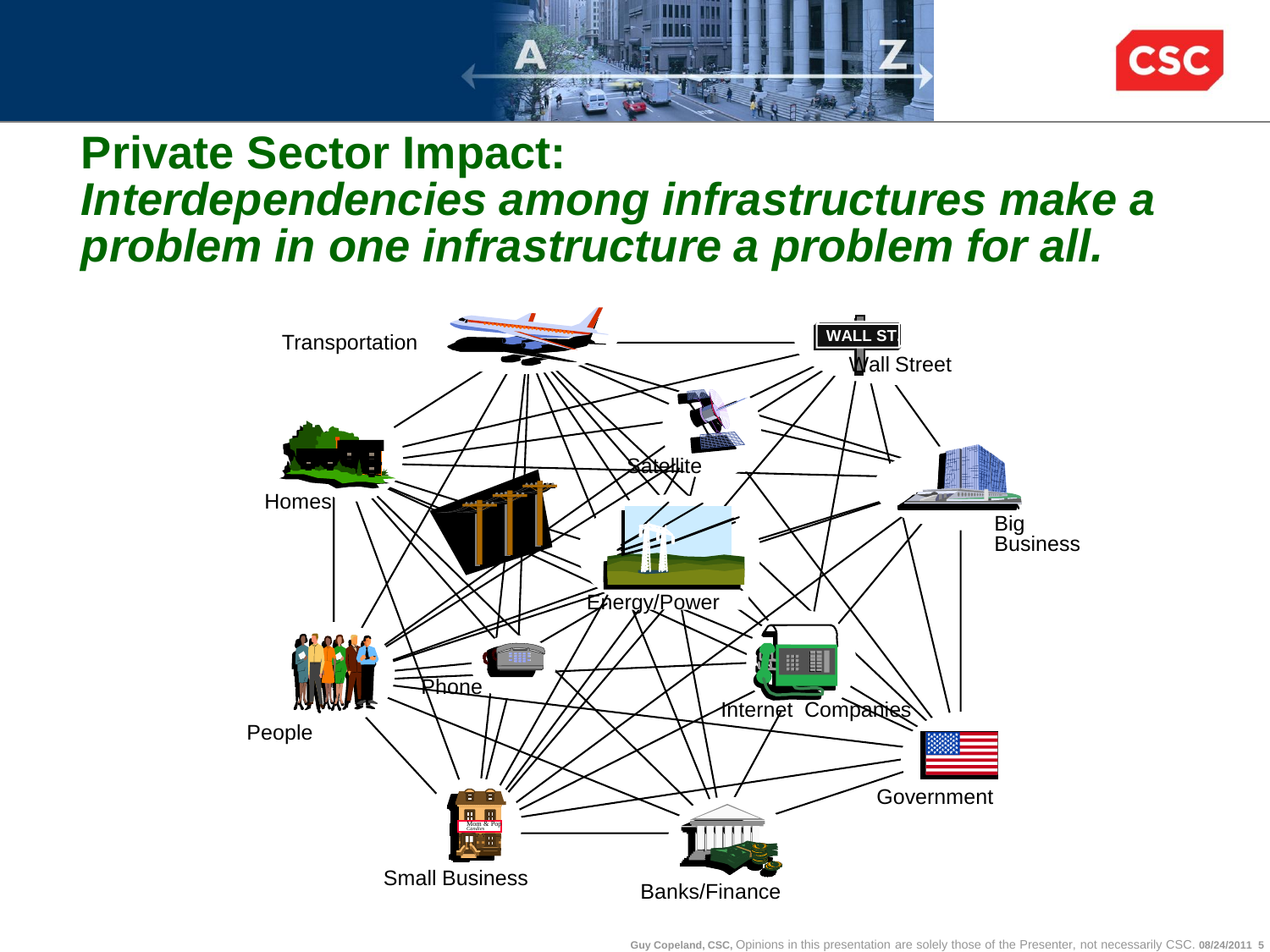



#### **Conclusions – We Have Known For Years Now**

- National risk is growing, especially with asymmetric threats and increasing reliance on information & communications infrastructure
- Public confidence in infrastructures is critical
- Risk is shared among public & private interests
- New Thinking Required

## **Partnership is the Foundation for Critical Infrastructure Security**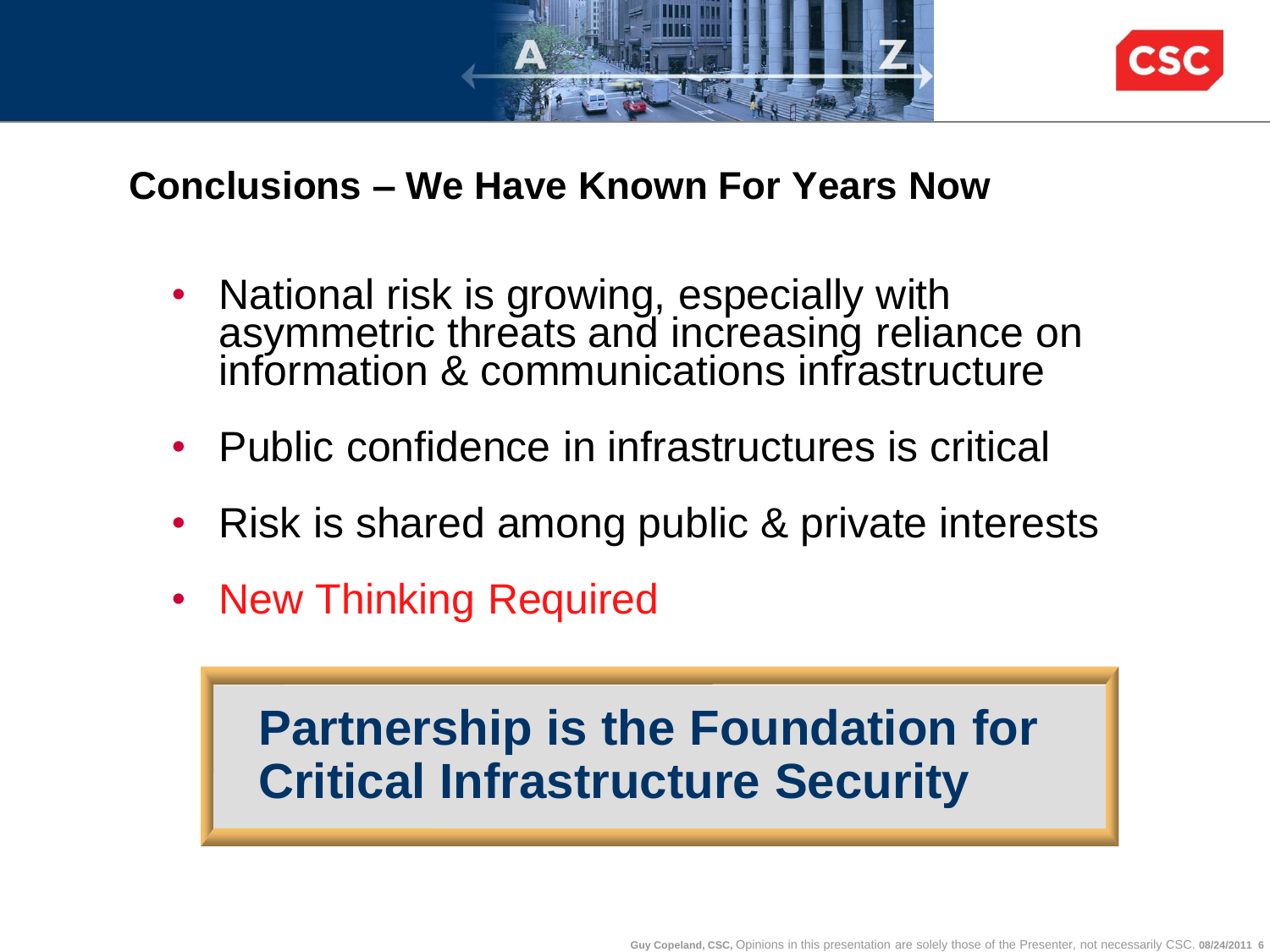



## **Partnership Principles**

- **Partnership must be voluntary**
- **Trust among partners is essential**
- **Working members must be personally responsible and accountable for their trusted behavior**
- **Objectives must be clearly defined and embody common goals**
- **Internal support and trust within each partner must exist**
- **Institutionalized process is important to provide lasting benefit**
- **Build on existing organizations first**
- **Working members of the partnership should frequently interact**
- **Partnership needs to be an evolving relationship**
- **Legal and liability issues can be powerful tools for aligning interests of the partners**
- **Partnership needs champions and institutional support**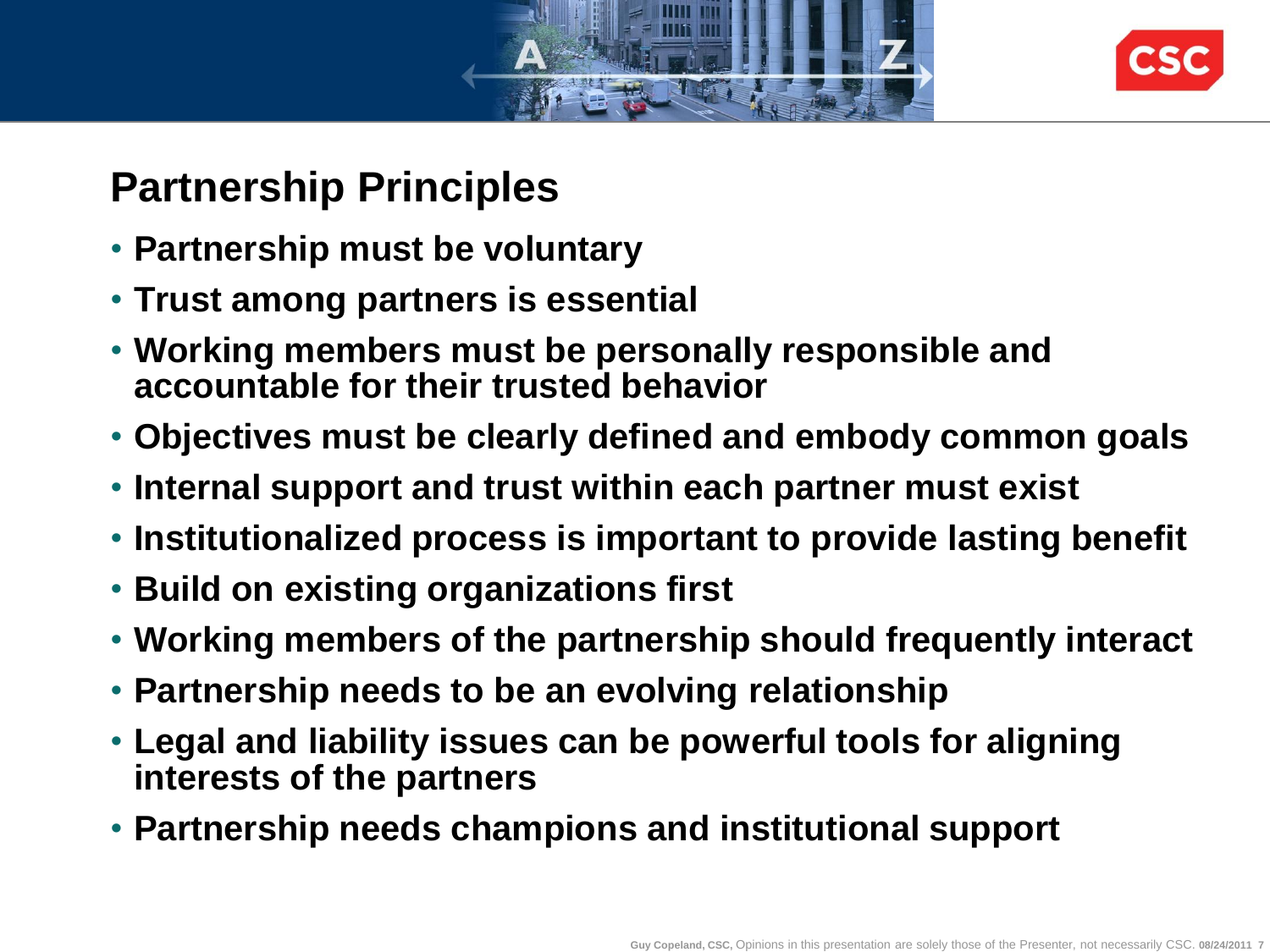



#### **Successes and Challenges – a few examples**

- **National Infrastructure Protection Plan**
	- **Sectors, Sector Specific Plans and Risk Assessments**
- **National Level Exercises and Cyber Storm Exercises – joint**
- **Sharing through PCIS, National Council of ISACs, CSCSWG**
- **Private Sector Seats in NCCIC**
- **Cybersecurity is a Policy Concern and Priority**
	- **U.S. Senate: Lieberman-Collins, Rockefeller-Snow, Reid**
	- **Administration Legislation Proposal**
	- **International Strategy for Cyberspace**
- **Rapid Adoption of Cloud Computing**
	- **See http://assets1.csc.com/lef/downloads/Digital\_Trust\_in\_the\_Cloud.pdf**
- **National Broadband Plan and Public Safety**
- **Supply Chain and other international issues**
- **Telecom Energy Alliance Working Group**